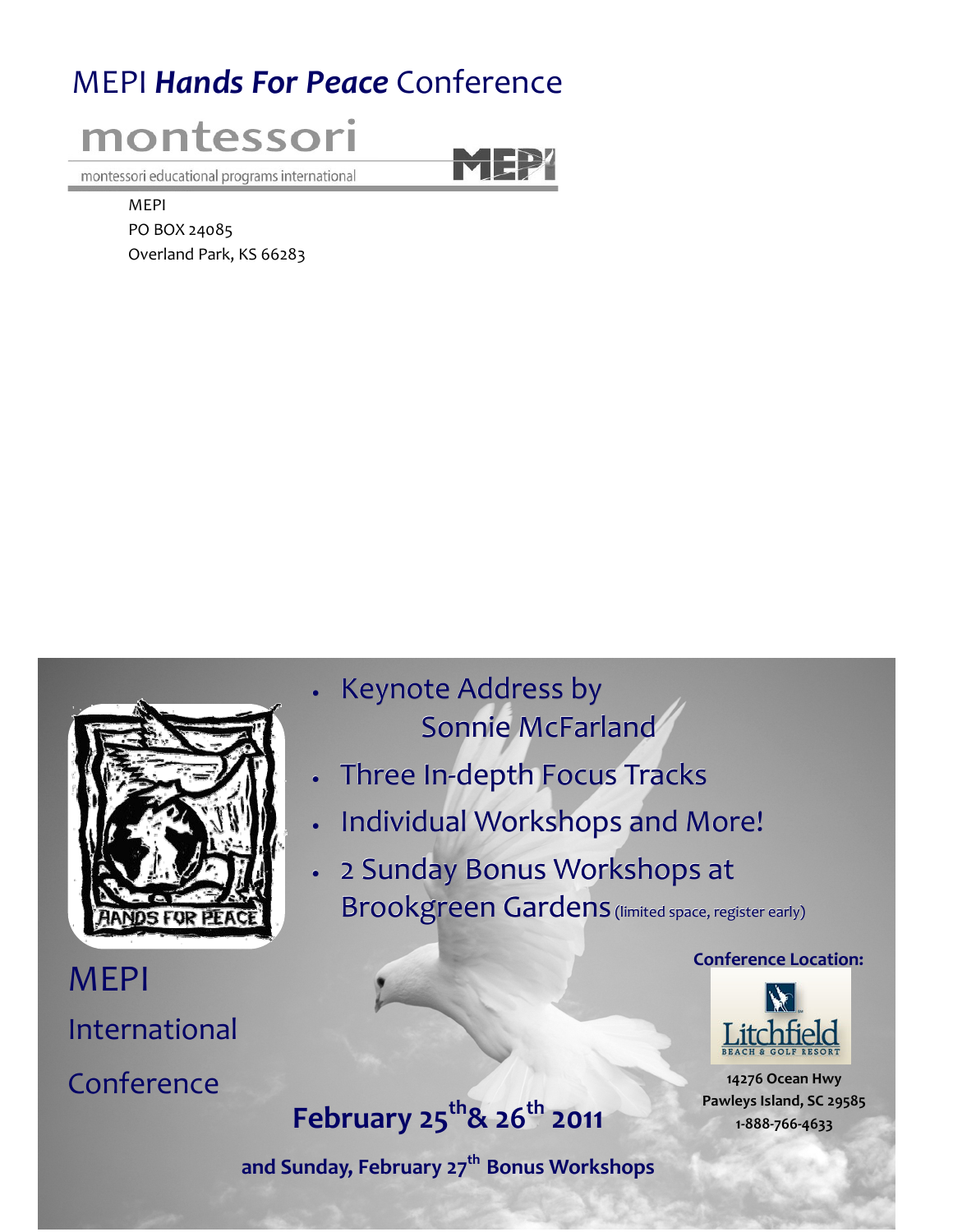# Schedule: Friday, February 25, 2011

| 7:15-8:00am     | Check in and on-site Registration                                                                                                                                                                                                                                                                                                                                                                                                                                                |                                  |                   |                          |
|-----------------|----------------------------------------------------------------------------------------------------------------------------------------------------------------------------------------------------------------------------------------------------------------------------------------------------------------------------------------------------------------------------------------------------------------------------------------------------------------------------------|----------------------------------|-------------------|--------------------------|
| $8:00 - 8:30$   | <b>Opening Ceremony</b>                                                                                                                                                                                                                                                                                                                                                                                                                                                          | Presenter                        | <u>Level</u>      | Location                 |
| $8:45 - 6:00$   | <b>Focus Track 1</b> Pink, Blue, Green & In-between<br>Focus Track 1 will be conducted concurrently with Sessions A, B, C, and D.<br>Participants will be able to attend Friday's Keynote and lunch with the group.                                                                                                                                                                                                                                                              | <b>T Noble &amp; L Hendricks</b> | EC.               | FM-AB                    |
| $8:45 - 10:15$  | Session A<br>A-1. Deepening our Practice as Montessori Guides Melody Mosby                                                                                                                                                                                                                                                                                                                                                                                                       |                                  | All               | FM-C                     |
|                 |                                                                                                                                                                                                                                                                                                                                                                                                                                                                                  |                                  | I/T               | FM-D                     |
|                 | A-3. Around the World with a Paintbrush  F Fennell & S Kuhn                                                                                                                                                                                                                                                                                                                                                                                                                      |                                  | <b>EC</b><br>All  | Alston<br>Theater        |
| $10:15 - 11:00$ | <b>Exhibitor Showcase and Break</b>                                                                                                                                                                                                                                                                                                                                                                                                                                              |                                  |                   |                          |
| $11:00 - 12:00$ | <b>Session B</b>                                                                                                                                                                                                                                                                                                                                                                                                                                                                 |                                  |                   |                          |
|                 |                                                                                                                                                                                                                                                                                                                                                                                                                                                                                  |                                  | Admin             | FM-C                     |
|                 | B-6. Creating Successful Parent Education Programs  Denise Harold                                                                                                                                                                                                                                                                                                                                                                                                                |                                  | All               | FM-D                     |
|                 | B-8. The Elusive Will of the Child and the Power of Prosody Leila O'Neal                                                                                                                                                                                                                                                                                                                                                                                                         |                                  | All<br>$I/T$ & EC | Alston<br><b>Theater</b> |
| $12:15 - 1:30$  | <b>Annual General Meeting and Lunch</b>                                                                                                                                                                                                                                                                                                                                                                                                                                          |                                  |                   |                          |
| $1:30 - 2:30$   | Keynote-Sonnie McFarland                                                                                                                                                                                                                                                                                                                                                                                                                                                         |                                  | All               | T. Ballroom              |
|                 | Unveiling the Authentic Child                                                                                                                                                                                                                                                                                                                                                                                                                                                    |                                  |                   |                          |
|                 | The Cornerstone of Peace Education                                                                                                                                                                                                                                                                                                                                                                                                                                               |                                  |                   |                          |
|                 | Peace begins with inner peace; and inner peace comes from being connected to our Authentic Self or<br>Spirit of Love. Montessori discovered this truth and developed a masterful educational approach that<br>keeps each child's authenticity alive and well. Sonnie will deepen our understanding of how the<br>philosophy, principles and practices in the Montessori classroom nurture the unveiling of the Authentic<br>Child which, in turn, creates a more peaceful world. |                                  |                   |                          |
| $2:45 - 3:45$   | <b>Session C</b>                                                                                                                                                                                                                                                                                                                                                                                                                                                                 |                                  |                   |                          |
|                 |                                                                                                                                                                                                                                                                                                                                                                                                                                                                                  |                                  | Admin             | FM-C                     |
|                 | C-10. Discovering and Exploring: The Value of Play <b>Nicole Vigliotti</b><br>C-11. Make & Take: Mobiles and Pre-Numbers <b>Floyd Creech</b>                                                                                                                                                                                                                                                                                                                                     |                                  | All<br>$I/T$ & EC | FM-D<br>Alston           |
|                 | C-12. Peace and Communication With Our Parents  Martha Teien                                                                                                                                                                                                                                                                                                                                                                                                                     |                                  | All               | Theater                  |
| $3:45 - 4:30$   | <b>Exhibitors Showcase and Break</b>                                                                                                                                                                                                                                                                                                                                                                                                                                             |                                  |                   |                          |
| $5:00 - 6:00$   | <b>Session D</b>                                                                                                                                                                                                                                                                                                                                                                                                                                                                 |                                  |                   |                          |
|                 |                                                                                                                                                                                                                                                                                                                                                                                                                                                                                  |                                  | EL                | FM-C                     |
|                 | D-14. Speaking to Parents With Confidence Denise Harold                                                                                                                                                                                                                                                                                                                                                                                                                          |                                  | All               | FM-D                     |
|                 | D-15. The Infant & Toddler in the Indoor & Outdoor Env.  Sara Forseth<br>D-16. So Essential Mont. Methodical Observation Charts  Daniel Jutras                                                                                                                                                                                                                                                                                                                                   |                                  | I/T<br>EC         | Alston<br>Theater        |
| $6:00 - 7:30$   | Munch and Mingle in the Tara Ballroom.                                                                                                                                                                                                                                                                                                                                                                                                                                           |                                  |                   |                          |
|                 |                                                                                                                                                                                                                                                                                                                                                                                                                                                                                  |                                  |                   |                          |
|                 | Looking for peace?<br><b>Head to the Reflection Room!</b>                                                                                                                                                                                                                                                                                                                                                                                                                        |                                  |                   |                          |
|                 | Peace Corner Labyrinths, a quiet place to rest and reflect and create. Hosted by                                                                                                                                                                                                                                                                                                                                                                                                 |                                  |                   |                          |
|                 | Beth Langley in the Tara Boardroom (off of the Tara Lobby) on Friday and Saturday.                                                                                                                                                                                                                                                                                                                                                                                               |                                  |                   |                          |
|                 |                                                                                                                                                                                                                                                                                                                                                                                                                                                                                  |                                  |                   |                          |
|                 | Admin = Administrators   IT = Infant/Toddler   EC = Early Childhood<br>EL = Elementary   AD = Adolescent   $P =$ Parents   B = Board Members                                                                                                                                                                                                                                                                                                                                     |                                  |                   |                          |

MEPI Office Phone: 913-681-9209 Email: MontessoriEPI@gmail.com Fax: 816-741-2906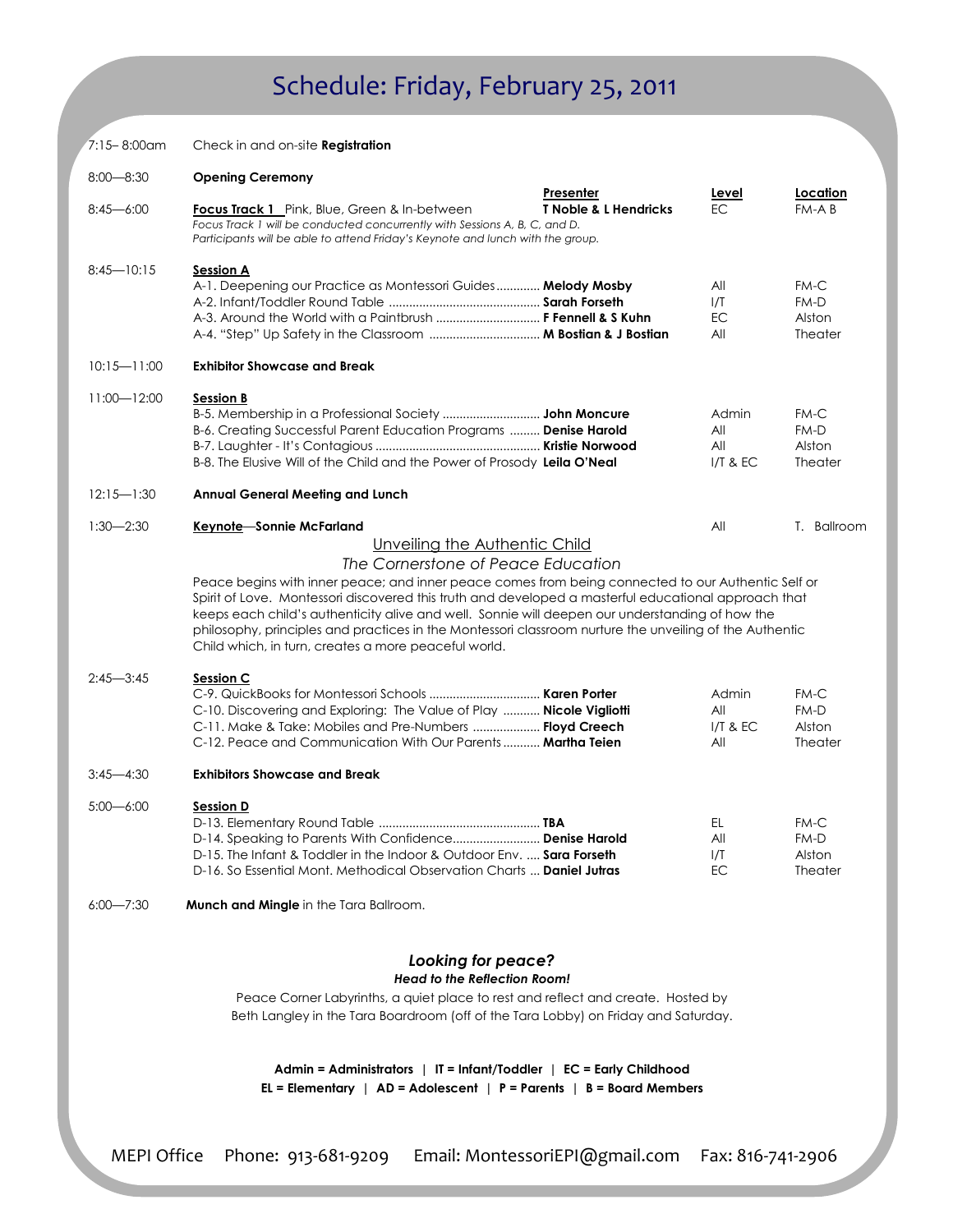### Schedule: Saturday, February 26, 2011

| $7:00 - 8:15$ am               | Breakfast, check in and on-site registration                                                                                                                           |                                     |                              |
|--------------------------------|------------------------------------------------------------------------------------------------------------------------------------------------------------------------|-------------------------------------|------------------------------|
| $8:45 - 6:00$<br>$8:45 - 6:00$ | Presenter<br>Focus Track 2 The Unruffled Shift in Language Arts Dr. Daniel Jutras<br>Focus Tracks 2 and 3 will be conducted concurrently with Sessions E, F, G, and H. | Level<br>FL.<br>All                 | Location<br>FM-A B<br>$FM-C$ |
| $8:45 - 10:15$                 | <b>Session E</b>                                                                                                                                                       | ЕC.<br>All<br>All                   | $FM-D$<br>Alston<br>Theater  |
| $10:15 - 11:00$                | <b>Exhibitor Showcase and Break</b>                                                                                                                                    |                                     |                              |
| $11:00 - 12:00$                | <b>Session F</b><br>F-5. Promoting Literacy with Poetry Baskets <b>Laura Lambert</b>                                                                                   | All<br>IT, EC, P<br>All             | $FM-D$<br>Alston<br>Theater  |
| $12:00 - 1:30$ pm              | Lunch - On Your Own                                                                                                                                                    |                                     |                              |
| $1:30 - 2:30$                  | <b>Session G</b>                                                                                                                                                       | All<br>Admin<br>All                 | $FM-D$<br>Alston<br>Theater  |
| $2:30-3:15$                    | <b>Exhibitor Showcase and Break</b>                                                                                                                                    |                                     |                              |
| $3:15 - 4:45$                  | <b>Session H</b><br>H-10. Relationships Matter: Establishing Routines  N Vigilloti & S Hawkins<br>H-12. Enhancing Enthusiasm in Your Life and Work  Sonnie McFarland   | $\mathsf{I}$<br><b>AD</b><br>EC, EL | $FM-D$<br>Alston<br>Theater  |
| $5:00 - 6:00$                  | <b>Closing Ceremony</b>                                                                                                                                                |                                     |                              |

### **Sunday Bonus at Brookgreen Gardens!**

| $9:30$ am       | <b>Gates Open</b>                                                                                                                                                                                                                 |     |             |  |
|-----------------|-----------------------------------------------------------------------------------------------------------------------------------------------------------------------------------------------------------------------------------|-----|-------------|--|
| $10:00 - 11:00$ |                                                                                                                                                                                                                                   | All | <b>WCCR</b> |  |
| $11:15 - 12:15$ | W-2. Field Supervision: Mentoring Effectively Sherry Sweet                                                                                                                                                                        | **  | <b>WCCR</b> |  |
|                 | ** Teacher Trainers, Field Supervisors and Certified Montessorians                                                                                                                                                                |     |             |  |
| $12:30 - 1:30$  | Lunch (on your own) and enjoy the Gardens!                                                                                                                                                                                        |     |             |  |
|                 | Note: Entrance to Brookgreen Gardens will be free if you are registered for one or both of the<br>workshops being offered. Late registration for our Sunday Bonuses will be offered if space is<br>available until noon Saturday. |     |             |  |
|                 | $1 - 11 - 12 - 12$                                                                                                                                                                                                                |     |             |  |

#### Looking for peace? Head to the Reflection Room with Beth Langley

Peace Corner Labyrinths, a quiet place to rest and reflect and create, will be hosted by Beth Langley in the Tara Boardroom (off of the Tara Lobby) on Friday and Saturday.

Admin = Administrators | IT = Infant/Toddler | EC = Early Childhood EL = Elementary | AD = Adolescent | P = Parents | B = Board Members

#### Cancellation Policy

 A written request for all refunds must be sent to the MEPI business office no later than March 5, 2010. Requests received after this date will not be honored. Membership fees are non-refundable. a. Refund of registration fee less \$35 processing fee if received by Feb. 1, 2010.

b. After Feb. 1, 2010 an additional \$45 for food and beverages will also be deducted from the refund."

MEPI Office Phone: 913-681-9209 Email: MontessoriEPI@gmail.com Fax: 816-741-2906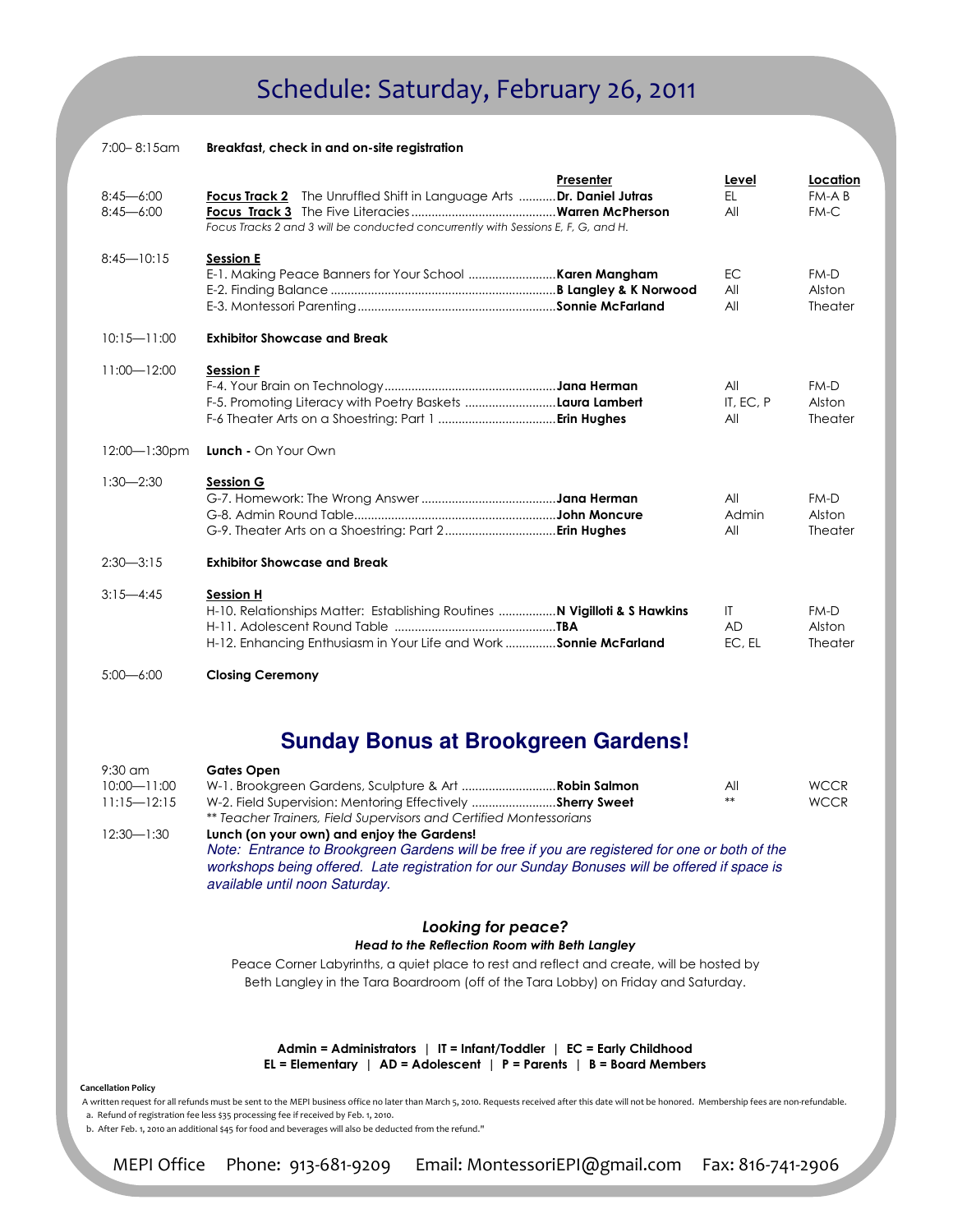### Workshops & Presenters—Friday, February 25

#### New Conference Choice!

An addition to our conference schedule is the choice having an in-depth-all day session one or both days of the conference. Of course, we also have a generous selection of individual or two part workshops to choose from, too. One focus track will be on Friday, and two will be held on Saturday. Participants will observe the scheduled breaks for the keynote and lunch times, however other breaks may be varied.

#### Focus Track 1

Pink, Blue, Green, & In-between - Revisiting the Primary Language Area—Materials, procedures, and sequence for developing language skills and literacy in the primary classroom will be reviewed. An organization which allows children confidence and autonomy will be presented. Presenters will demonstrate how Montessori language lessons can be paired with current trends in literacy in appropriate ways. Participants will gain a clear understanding of the purpose, procedures and sequence of language materials and lessons in the primary Montessori classroom. Teresa Noble & Luanne Hendricks—Teresa is a Program Director for the Institute of Guided Studies and an instructor and intern supervisor for Lander University. Luanne is a Primary Montessori Directress at Gray Court Owings Elementary in Laurens District 55 schools.

#### Session A

- A-1. Deepening our Practice as Montessori Guides—The child revealed to Dr. Montessori a hidden treasure of secrets for positive change in education and for a better life. Join this workshop to renew and clarify our commitment to that change and explore ways to enhance our practice as Montessori educators both personally and professionally.
- Melody Mosby—Melody is Director and Lead teacher at Athens Montessori Middle School in Georgia and program director for a MACTE accredited secondary Teacher Education Program. She has over 37 years teaching experience and currently is Chair of MEPI's Teacher Education Committee.
- A-2. Infant Toddler Round Table—Infant Toddler directors always have great stories to share. This session will allow the experienced and novice Infant and Toddler staff to come together for an enriching experience. Participants are invited to bring challenges and success stories to discuss with their peers.
- Sarah Forseth—Sarah has been a guide in a Montessori Toddler Environment since 2002, but currently directs the Infant Program at Palmetto Montessori School. She has a Bachelor's degree in English from the University of South Carolina. In 2004, she completed her MEPI Infant/Toddler certification; and in 2006, she fulfilled requirements for RIE I. She also serves as an Infant/Toddler Instructor and Field Supervisor for Institute For Guided Studies. Sarah directs parent education classes and is an advocate for communicating the beauty of respectful relationships between the home and school environment.
- A-3. Around the World With A Paintbrush—Learn how to do and present age appropriate art projects inspired by different styles from the continents.
- Frances Fennell & Samara Kuhn—Frances and Samara are teachers at the L&L Montessori School in Southport, NC. Frances has her Pre-K/Kindergarten Montessori credentials from the Center of Montessori Teacher Education. She has been teaching for eleven years. Samara has her Infant/ Toddler and her Pre-K/Kindergarten Montessori credentials from the Seton Montessori Institute located in Chicago, IL.

She has been teaching for fourteen years.

- A-4. "Step" Up Safety in the Classroom-Learn how to create a safe learning environment for all students. Recognize common classroom safety violations and learn simple techniques for overcoming these hazards. Ideas will be presented for classroom safety lessons.
- Maria Bostian & Jeff Bostian—Maria is Public Safety Educator for Kannapolis Fire Department (NC) with 10 years of Montessori experience and 9 years of safety educations advocacy. Jeff is an Assistant Fire Marshal for Mecklenburg County (NC) with 20+ years in the fire service.

#### Session B

- B-5. Membership in a Professional Society-This workshop evaluates the advantages and disadvantages of participating in the broader Montessori Community – Beyond the school – and offers a discussion of ways to strengthen the profession. School Administrators will have sufficient information to make an informed decision about membership in professional societies.
- John Moncure-John Moncure graduated from West Point and served as a cavalry officer prior to being appointed Headmaster of the Montessori school in Camden, South Carolina in 1998. In 2004 he moved abroad where he was successively Dean of Faculty at the Apollo Institute of Health Sciences in Hyderabad, India, Principal of Eton Academy, and Director of Operations of the Montessori Foundation and the International Montessori Council. In 2008 he returned to lead the school in Camden. John has authored three books and numerous articles, graduated from the U.S. Army Command and General Staff College, and holds a Ph.D. in European history from Cornell University.
- B-6. Creating Successful Parent Education Programs—During this workshop , we will explore ways to create a comprehensive and successful Parent Education Program, including determining your school's needs, defining your message, and exploring appropriate mediums for sharing that message.
- Denise Harold—Denise Harold, M.ED. has over 25 years experience conducting training and educational seminars. She holds Montessori Early Childhood credentials from the Pan American Montessori Society. She has been a Montessori Teacher for 7 years in Alpharetta, GA.
- B-7. Laughter It's Contagious-Experience the release of stress by practicing laughter as medicine. This workshop will be exhilarating, enlightening, empowering! Stress affects children and adults and inhibits learning. These simple exercises and tools will help you create a happier classroom and healthier spirit.
- Kristie Norwood—Kristie Norwood has been involved in Montessori environments since 2003. She currently works at the Institute for Guided Studies as an administrative assistant. She has learned that laughter is really the best medicine.
- B-8. The Elusive Will of the Child and the Power of Prosody—Brain research and early intervention studies define an urgency in understanding the critical elements that develop the will of the young child. The power of our words, body language, and unpretentious gestures demand intention and deliberate care to preserve our greatest resource, the elusive will of the child. The participants will be given research, scenarios and experiences that illustrate the power of prosody in shaping the will of a child. Suggestions and specific activities will help the participant use positive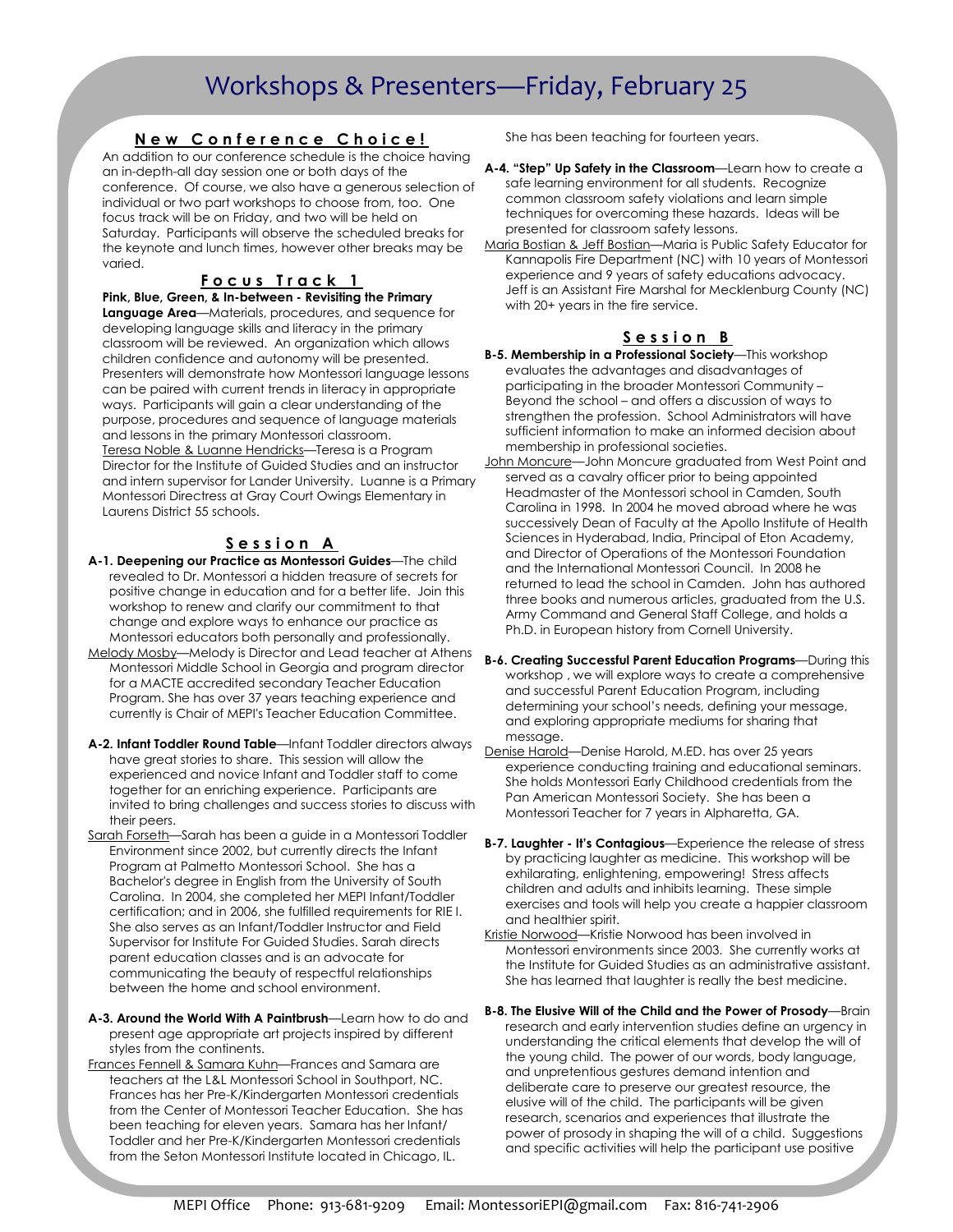### Workshops and Presenters—Friday, February 25

interactions to help the child develop universal human behaviors that emanate peace and harmony.

Leila O'Neal—Leila is a Title I Curriculum Facilitator/Coach in Berkeley County School District. She has 34 years of teaching experience. She has National Board Certification, an M Ed from CSU, a B.S. from Bob Jones University, and a MEPI EC certificate. She also servers on the MEPI Board of **Directors** 

#### Session C

- C-9. QuickBooks for Montessori Schools—You can read a QuickBooks manual or stop by this workshop for some tips on how to adapt this user friendly program for Montessori school operations. You will learn some basic information on chart of accounts, accounts receivable / payable, and customizing reports
- Karen Porter—Administrative assistant of MSC Camden, SC. Previously managed My Way LLC. An Internet and Computer Company and admin assistant to the Ruff Drug Task Force in Indiana. Also enjoys spending time with family, husband, 3 children and 3 grandchildren, dancing, sewing and baking.
- C-10. Discovering and Exploring: The Value of Play—We will explore the positive aspects of play in the Montessori environment and how to create a working balance in our classrooms.
- Nicole Vigliotti—Nicole began her career as an Infant caregiver and now enjoys working at Little Learners Lodge in South Carolina. She is RIE III and Montessori certified for Early Childhood.

#### C-11. Make & Take: Heuristic Bags (I/T) & Pre-number and

Language (EC)-Come and make some useful materials for your EC and IT classrooms. The supplies will be provided for: Heuristic Bags - exploratory combinations specifically designed to enhance the senses of infants and toddlers designed at the Opera Montessori Internationale in Rome.

Pre Counting Number Games for Preschoolers- Connie Kamii - a student of Piaget designed the materials to help children understand numbers before they can count. Introduced to the Montessori World by Bee Pape and brought to SC by Cheryl Spencer.

- Floyd Creech—Floyd is the Director of Montessori Programs, the Early Childhood Coordinator for Florence School District One and holds an AMS credential at the Early Childhood level. He is an adjunct professor for Lander University. His credentials include a Ph.D. and an M.Ed. from USC, a B.S from Bob Jones University, and an AMS certificate at the Primary level.
- C-12. Peace and Communication With Our Parents—Increase your confidence to communicate effectively and lovingly with Montessori parents. Over the course of 15 years as a Directress, I have developed a curriculum for guides to use in creating peaceful and open relationships with families. This step by step process is a match for small and large schools. It is also flexible and can be individualized to meet the specific needs of any community.
- Martha Teien—Martha is the directress of Mountain Montessori in Avon, CO – a 501c3 school for 3-6. She is MEPI certified and will finish her Masters in Education in Montessori Education in December 2010 at St. Catherine University at St. Paul, MN with Michael Dorer.

#### Session D

D-13. Elementary Round Table—Elementary directors always

have great stories to share. This session will allow the experienced and novice staff to come together for an enriching experience. Participants are invited to bring challenges and success stories to discuss with their peers. Moderator—TBA

D-14. Speaking to Parents With Confidence-Many teachers love working with children, but dread dealing with the adults. During this workshop, participants will learn and practice several skills which will help them feel more prepared and more confident when speaking to parents; whether for conferences, parent education workshops, or even at carpool time.

Denise Harold—Refer to B-6.

#### D-15. The Infant & Toddler in the Indoor and Outdoor

Environment—A savory sunrise; crunching leaves; glassy, dew-covered grass - what more could one need to simply sip from the very beauty of nature! A special element in the toddler environment is the care of the environment… including the outdoor environment. Explore ways you can support the toddler's budding independence in his own experience with the outdoor environment. Sarah Forseth—Refer to A-2.

#### D-16. The So Essential Montessori Methodical Observation

Charts—Explore what is going on in your classroom using the famous but ignored or underused Observation Charts Maria Montessori transmitted for us. Come and learn to graph those charts showing productivity, non-productivity, and false fatigue patterns. Discover also how to craft observation representation of a "traveling child" in your classroom.

Dr. Daniel Jutras—Dr. Jutras, founder, director and Teacher Trainer a the Canadian Montessori Teacher Education Institute has prepared for the last 20 years over 1,400 Montessori teachers and tutored Montessori courses in Toronto, Quebec, Winnipeg, Warsaw, London, Colombo, and Lagos. He has a Ph.D. in Education from Ottawa U. (1979) and two international Montessori Diplomas: AMI diploma(3-6) from Perugia, Italy(1987) and St,. Nicholas Mont. Advanced diploma(6-12) from England(1989).



Enjoy a few minutes of quiet reflection any time during the conference. This space will be open for participants to journal, relax, or reflect out of the hubbub. Walk a finger labyrinth. Rest in a peaceful setting. Practice positive visualization. Feeling creative? Make a finger labyrinth for your peace table or "labyrinth seed" cards for your art shelf. A variety of patterns will be available. Labyrinths can be used for a "time in" for reflection, redirection, or practicing silence in your classrooms--you can experience it, too. Activities in the Reflection Room can be self directed or ask Beth for labyrinth information and guidance.

Beth Langley—Beth has a BA from Columbia College and has a love of art-all things creative. She had her first taste of Montessori education in the early 80s and held various positions at the Montessori School of Camden and is now Executive Coordinator at the Institute For Guided Studies. Beth has her MEPI certification at the EC Level and has become known for her love of labyrinths. She has designed and installed eleven permanent labyrinths. She lives in Boykin, SC and enjoys the peace and serenity of country living.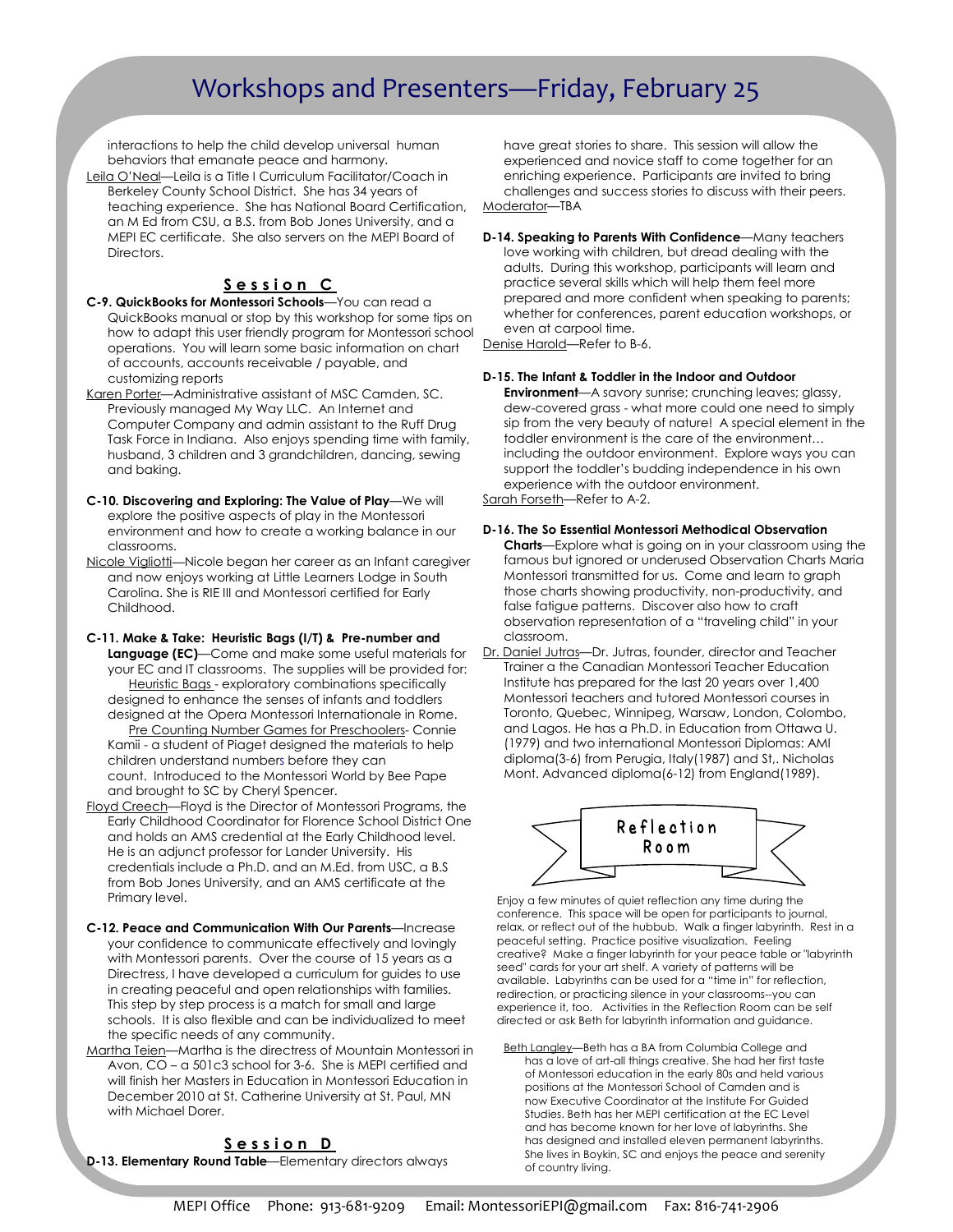#### New Conference Choice!

An addition to our conference schedule is the choice having an in-depth-all day session one or both days of the conference. Of course, we also have a generous selection of individual or two part workshops to choose from, too. One focus track will be on Friday, and two will be held on Saturday. Participants will observe the scheduled breaks for the keynote and lunch times, however other breaks may be varied.

#### Focus Track 2

- The Unruffled Shift in Language Arts—Come and find out how to extend, broaden and expand the Language Arts activities mainly in graphic language from the foundation at the Early Childhood Education level to a beautiful flourishing at the lower Elementary level. This hands on experience of conversion, transition and extension is an journeying of past experiences with children at both academic levels of teaching and guiding. Quite a practical opening to discover! Find out how to: extend the famous Metal Insets for Design from Early Childhood to Elementary, convert voiced reading into mental reading, use the phonetic farm to a farm or a zoo containing phonograms, explore nomenclature cards for a young reader., use the grammar symbols in a very pleasurable way, and go beyond the 8 Grammar Boxes.
- Dr. Daniel Jutras—Refer to D-16.

#### <u>Focus Track 3</u>

- The Five Literacies of Contemporary Montessori Education— Learn how to revitalize your school through proven models of success in the 5 literacies, namely, the prepared environment, parent education, connectivity, networking for school prosperity and new dimensions. Grounding in systemic thinking for meeting the challenges of generating authentic Montessori in the 21st century.
- Warren McPherson—Warren graduated from Cornell University in 1969. In 1971 he graduated from the Washington Montessori Institute (AMI) with certification for ages 3 to 7. In 2007 he completed a Masters Degree in Early Childhood Education with a concentration in Montessori Education. Currently he serves as the Director of the Athens Montessori School, serving over 270 students from ages three through fourteen. Warren has served as president of the Board of MEPI; a Board member of MACTE; Chairman of the AMS Regional conference in Atlanta; founding member of PAMWO, and Board member for GAYC. In addition he has served on the Board of Directors of many local nonprofit organizations.

#### Session E

- E-1. Making Peace Banners for Your School—Create an atmosphere of peace in your school environment. This will be a make-and-take workshop to create a lovely peace banner to hang in your classroom or to adorn a special area of your school.
- Karen Mangham—Karen is co-founder and head of school at St. Andrews Montessori School in Macon, GA. She has served in this position for 24 years and is also currently the lower elementary guide. Karen has been a professional educator for 34 years teaching in pubic schools, colleges, and Montessori schools. She has served as a Montessori consultant, instructor, workshop presenter, and field supervisor, and currently is an ECE program director for The Institute of Guided Studies in the state of Georgia. Karen holds a B.A. degree in elementary education from Mercer University, Macon, GA, an M.S. degree in early childhood

education from George Peabody College for Teachers in Nashville, TN, and a Montessori 3-6 year certificate for Montessori Educational Programs International (MEPI). Karen is married to Mark Mangham, has 3 grown children, and 4 grandchildren and makes her home in Gray, GA.

- E-2. Finding Balance—Does your classroom or you ever feel a bit off-kilter or a half a bubble off level? Conduct an internal survey to find out in what areas of our lives need balance. Paying attention to your body's cues and your mind's eye will reward you with a more balanced perspective and can energize your focus. A brief guided meditation, labyrinth walk, and an intention activity will be included in this balancing experience.
- Beth Langley-Beth has been studying labyrinths for over 10 years; it has became practically an obsession, and much of her time is now spent on all things labyrinthine. Beth Langley has a BA from Columbia College, a MEPI credential at the Primary Level, is a Veriditas trained labyrinth facilitator, and has a love of art—all things creative. She has presented at conferences in SC, FL, MO, and CA.

Kristie Norwood—Refer to B-7.

- E-3. Montessori Parenting—For children to receive maximum benefit from their Montessori education, it is important for their parents to understand and implement Montessori philosophy and practices in the home. When this happens children receive consistent messages about who they are and what they are capable of accomplishing. In this workshop we will explore ways to help parents understand children's natural cycles of development and how they can support them in the home. This exploration will include ideas on how to create nurturing home environments, use compassionate communication, develop children's innerdiscipline and understand their children's behavior.
- Sonnie McFarland—Sonnie McFarland has just been named as the American Montessori Society's 2011 Living Legacy for her work in furthering education for peace. She is an esteemed national and international presenter on Peace Education, Adult Transformation, Community Building and Montessori Parenting. She has authored two books, Honoring the Light of the Child – Activities to Nurture Peaceful Living Skills in Young Children and Shining Through – A Teacher's Handbook on Transformation, and written numerous published articles. She has over 40 years experience as a Montessori educator, founded and directed the Shining Mountains Montessori Children's Center and served as Head of School at the Montessori School of Denver. She is currently chair of the national American Montessori Society Peace Committee, a Peace Education Instructor for various Montessori Teacher Education Centers and a former member of the AMS Board of Directors and the Association of Colorado Independent Schools. She has a new book soon to hit the press: "Montessori Parenting – A Guide to Unveiling the Authentic Child".

#### Session F

F-4. Your Brain on Technology: The Effects of Technology on Childhood Brain Development—New research on the effects of technology on the brain are concerning. The developing brain is at risk from overexposure to all forms of media. Montessori's focus on extended concentration, critical thinking, and social graces and courtesies support developing executive functioning skills necessary for optimal brain development. Come learn why we should carefully evaluate how to use media beneficially.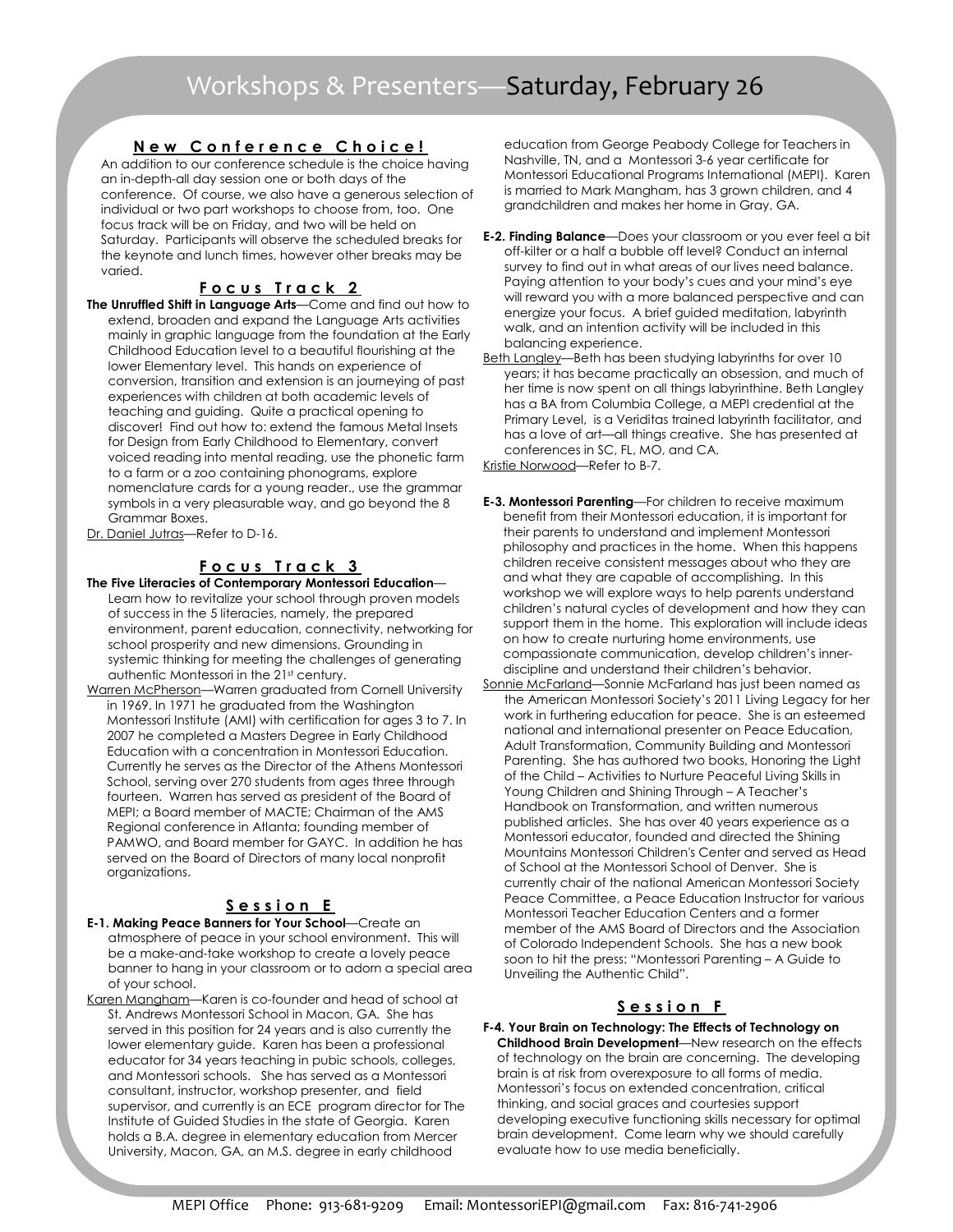### Workshops & Presenters—Saturday, February 26

- Jana Herman—Jana has a passion for brain research and child development. She is a Montessori parent and teacher with over 18 years in the classroom. She is AMS primary certified, a degree in English Literature, and will hold a Master's in Montessori Ed from St. Catherine University (2010).
- F-5. Promoting Literacy with Poetry Baskets-In this workshop participants will learn how to use poetry baskets in their classrooms to promote literacy development. At the end of the session time will be provided for participants to select a poem and begin planning how to develop a corresponding poetry basket.
- Laura Lambert—Laura is a married mother of two young boys and has a B.A. and M.A. in Special Education. She has taught professionally for 20 years and is AMS certified.
- F-6. Theater Arts on a Shoestring: Part 1-Join the L&L Montessori School staff in an actual production! Learn how your entire school can be involved in acting, singing and dancing. See how your entire school can create simple but effective costumes, props and sets on a shoestring budget. Affordable, all-age inclusive theatrical productions are possible and fund for everyone.
- Erin Hughes—Erinn has been involved in community and professional theatre for over 25 years. With the support and help of all L&L Montessori School staff, she shares her theatrical skills to create an annual production that includes the entire student body.

#### Session G

- G-7. Homework: The Wrong Answer—This workshop will encourage participants to reevaluate their position on the importance of homework. We will examine current research on the inefficacy of homework in seeking academic achievement for children. In fact, most homework runs counter to Montessori's educational philosophy. By learning about the origins and history of homework, we will more clearly understand why parents and school systems feel pressure to utilize homework.
- Jana Herman—Refer to F-4.
- G-8. Admin Round Table—Administrators, come together and share strategies. This session will allow the experienced and novice administrators to come together for an enriching experience. Participants are invited to bring challenges and success stories to discuss with their peers. John Moncure—Refer to B-5.

G-9. Theater Arts on a Shoestring: Part 2—Continued from F-6. Erin Hughes—Refer to F-6.

#### Session H

- H-10. Relationships Matter: Establishing Respectful Primary Caregiving Routines—Each interaction with child or parent are opportunities to cement alliances that will form the foundation of trust and security necessary for healthy attachments and learning. Discover how one Montessori school has successfully implemented PRIMARY CAREGIVING routines using the RIE Approach.
- Nicole Vigliotti & Sandaria Hawkins—Nicole and Sadaria enjoy a decade worth of professional collaboration at Little Learners Lodge- both began their careers at the program as Infant Caregivers. And both now have children of their own who began with the school as infants and graduated as Kindergarteners. Nicole is a RIE III and Montessori certified 3-

6 educator. Sadaria has begun RIE II instruction and is certified as a Montessori 0-3 guide.

- H-11. Adolescent Round Table—Instructors at this level come together to share stories and discuss topics of interest to those teaching at the middle school level. Participants are invited to bring challenges and success stories to the table. Moderator —TBA
- H-12. Enhancing Enthusiasm in Your Life and Work—For many of us, remaining peaceful and enthusiastic in our life and work can be difficult, given all the demands on our time and energy. Come explore the interactive relationship of our body, mind, emotions, and spirit, and learn how the proper balance between, and attention to, each of these components affects our ability to make wise decisions and experience the natural joy of life. You'll leave with a wealth of activities and insights to help you more fully utilize the wisdom of your Inner Guide and the natural enthusiasm of your Authentic Self.

Sonnie McFarland—Refer to E-3.



### Sunday Bonus, Feb 27

www.brookgreen.org

W-1. Brookgreen Gardens, Sculputre & Art-Come and learn about North America's Largest Sculpture Garden! Robin Salmon-Curator of Brookgreen Gardens.

- W-2. Field Supervision: Mentoring Effectively—this is the first stepping stone on the path from certified Montessori guide to teacher trainer. This workshop will provide basic guidelines for conducting field supervisions including procedures and forms, then continue with Communication: the Good, the Bad, and the Ugly, or how to communicate effectively for interns to receive the message you want to give. Participants will practice communication skills and role play difficult situations. Sherry Sweet—Dr. Sweet's career in Montessori began with the
- founding of the first Montessori program in Kershaw County. Dr. Sweet began the Institute for Guided Studies in 1992 and is a founding member of Montessori Educational Programs International (MEPI), the International Montessori Council and the Peace Academy, and the South Carolina Montessori Alliance. She has been instrumental in the beginnings of approximately 50 schools and has prepared hundreds of Montessori guides through her educational programs. Her experiences in the Montessori approach have been gained through her involvement in U.S. and international schools, private schools located in homes, churches, childcare facilities, and as a leader and teacher trainer in Montessori public school programs in eleven school districts in South Carolina. Currently, Dr. Sweet is involved in writing "Chronicles of the Red-haired Step Child" and enjoying the new chapter of her life known as retirement. She is available for presentations and consultations (when she can be found!).